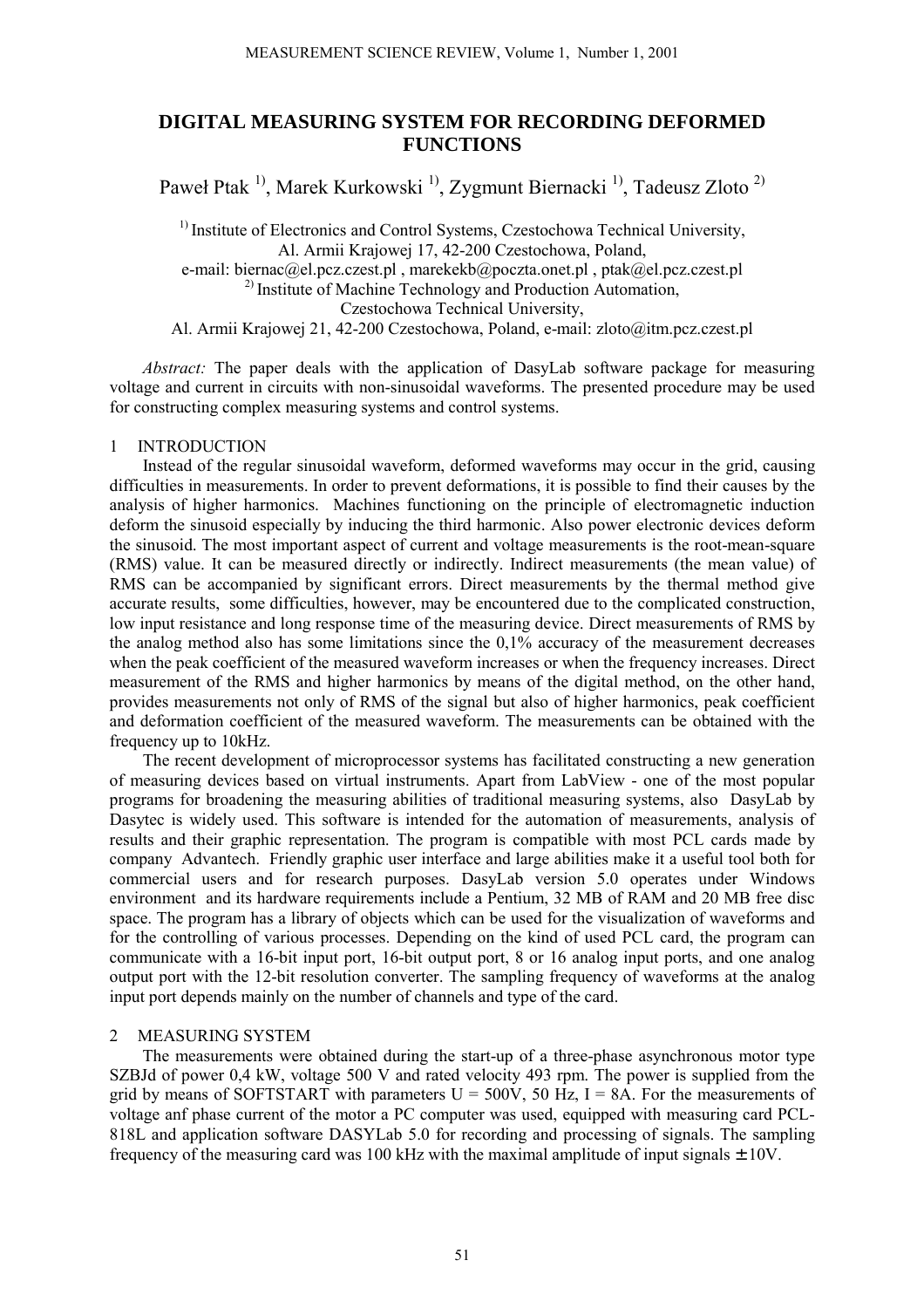

Fig. 1. Diagram of measurement

The necessary galvanic separation of the computer system from the power grid 500V was obtained by means of measuring converters LEM type LV and LA (Fig.1).

The main parameters of LEM converters include:

- transmitted frequency band  $f = 0 \div 150$  kHz for LA,
- transmitted frequency band  $f = 0 \div 25$  kHz dla LV,
- linearity of processing  $\pm$  0,2%,
- accuracy of measurement  $\pm$  0,8%.



Fig. 2. System for the recording and analysis of signals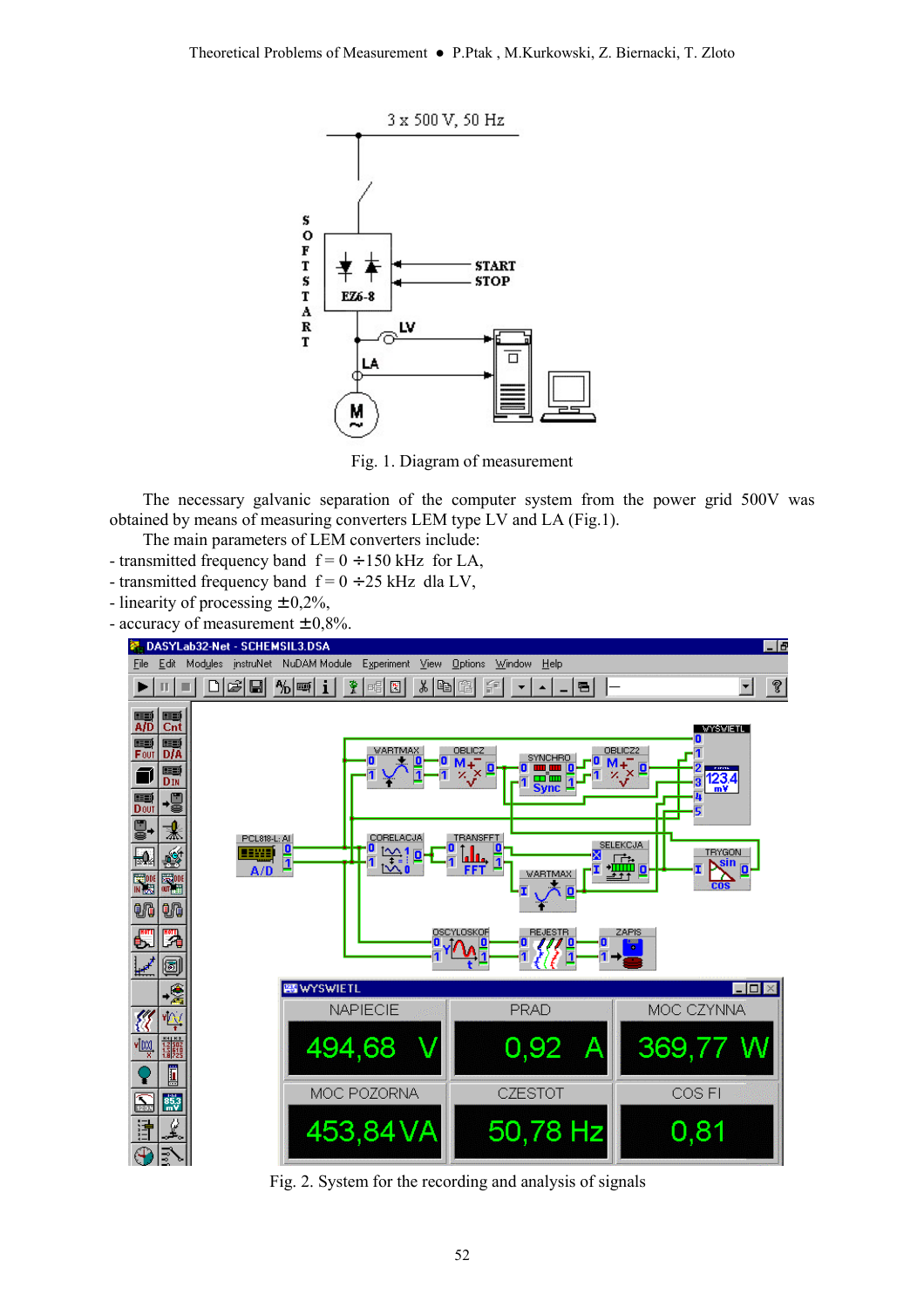The functions of system presented in Fig. 2 are the following:

- ♦ *Acquisition of the values of electric signals "voltage" and "current" from the measuring card (module PCL818L AI);*
- Calculation of the value of active power and apparent power (modules WARTMAX, OBLICZ, *SYNCHRO, OBLICZ2);*
- Determining the value of the similarity function for the recorded signals as well as calculating *frequency and phase displacement (modules KORELACJA, TRANSFFT, WARTMAX, SELEKCJA TRYGON);*
- ♦ *Visual representation of the obtained results (module WYŚWIETLACZ);*
- Visual representation and saving the data (modules OSCYLOSKOP, REJESTR, ZAPIS).
- 3 EXPERIMENTAL STUDY

The measurements included voltage and current waveforms during the start-up of the engine:

- voltage and current of the engine for the complete start-up cycle  $(Fig.3)$ ;
- voltage and current of the engine fot the initial phase of the start-up (Fig.4);
- voltage and current of the engine for the final phase of the start-up (Fig.5).







Fig. 4. Initial phase of the start-up